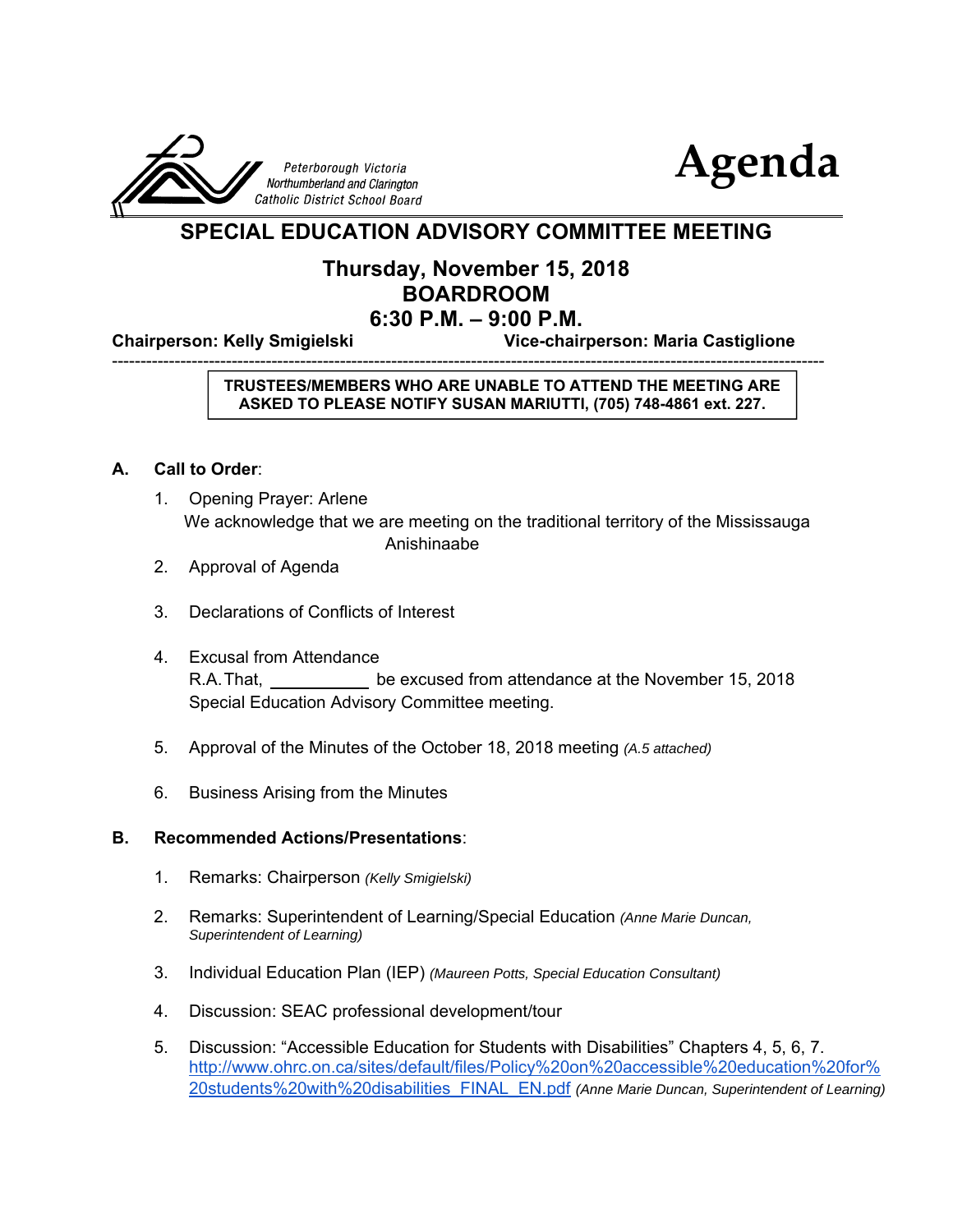6. Report from SEAC members

#### **Kelly Smigielski**

#### Grandview Children Centre

- November  $6th$  &  $8th$ , 2018, 6:30 8:30 pm, 2 sessions of "Motivation 101: An Introduction to Motivating Children with ASD through Reinforcement.
- November 9<sup>th</sup>, 2018,  $6 11$  pm, Grandview's Pure Imagination Gala
- Winter registration opens for therapeutic recreation on November 15<sup>th</sup>, 2018. See program section on website for details.

#### **Anita Arnold**

**Down Syndrome Association of Peterborough (DSAP)** 

- November 1<sup>st</sup> to 7<sup>th</sup>, 2018 is Down Syndrome Awareness Week. In recognition of this, we have a few of our "littlest" members photo's displayed on 3 buses across the city, so be sure to be keep your eyes peeled!
- Norma Christensen has been elected as our new Board Chair for the 2018-2019 term. Norma is a retired social worker and mother of a 27 year old young man who has Down Syndrome. Norma has been an active member of the board for several years and has been involved with the agency for over 12 years.
- Annual DREAMS Conference at Great Wolf Lodge was a success with 182 people attending
- DSAP first annual Down Syndrome Awareness Fun Walk in Lakefield was a huge success and raised \$20, 306
- Wee Ups & Downs program meets once per month
- New music program through Studio 505 on Saturday afternoons from 2:45 pm to 3:30 pm beginning November  $10<sup>th</sup>$ , 2018 for ages age 1-6. Free to members
- New program "SkateABLE" skating lessons for children with special needs at Northcrest Arena, Tuesday 4-4:50 pm, October 23 to December 11. Space still available. Winter program also being offered. For more information google SkateABLE Peterborough.
- "Extra Awesome" group for fine motor development runs the first Saturday each month from 10 am – 12 pm for children ages 3-7
- "breakdancing" program held once a month for children ages 5+
- "PALS" program runs once a month for ages 10+
- "Girls Friendship" group is in its  $7<sup>th</sup>$  year and meets once a month
- "Moms Need Moms" group meets the 3rd Wednesday of each month, 6pm start. Location is determined one week in advance. If interested please contact the DSAP office for specific details.
- Ladies Pizza and Rustic Lane Sign Making is being held on Thursday, November  $22<sup>nd</sup>$  from 6pm – 9:30 pm. Free for DSAP members, \$45 for non-members. Come out for a great night! Space is limited.
- DSAP Christmas party will be held Sunday, December 2<sup>nd</sup>, 2018 at Northminister Church from 2 – 6 pm. Santa arrives at 4 pm.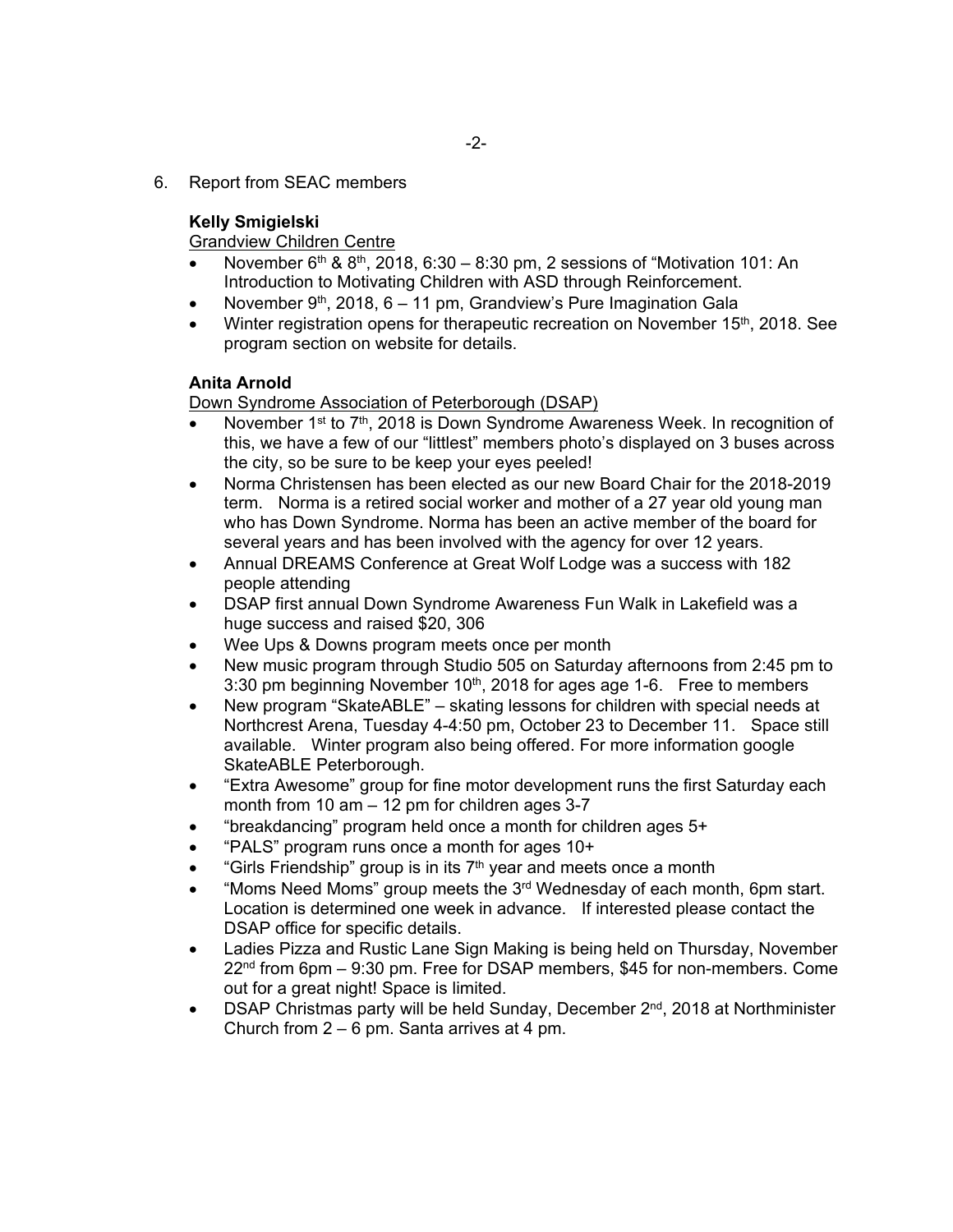#### **C. Information Items**:

- 1. Invitation to Board Inaugural Board Meeting and Mass *(C.1 attached)*
- 2. Copy of Down Syndrome Association Letter to Superintendent of Schools re: Supply staffing for Educational Assistants. *(C.2 attached)*
- 3. Copy of Down Syndrome Association Letter to Special Education Curriculum Chair at St. Peter Catholic Secondary School re: Supply staffing for Educational Assistants *(C.3 attached)*
- 4. Correspondence from Upper Grand District School Board SEAC re: support of Bill 44. *(C.4 attached)*
- **D. Old Business**:
- **E. New Business**:

#### **F. Next Meeting**:

#### 1. **Next Meeting**:

 Thursday, January 17, 2019 Catholic Education Centre  $6:30 - 9:00$  p.m.

- 2. Agenda Items: Be Well Strategy
- 3. Selection of Member for Opening/Closing Prayer:

#### **Future Meetings**

| <b>Special Education Support Staff</b> |
|----------------------------------------|
|                                        |
|                                        |
|                                        |
| Speech Language Pathology              |

#### **G. Conclusion**:

- 1. Closing Prayer: Arlene
- 2. Adjournment.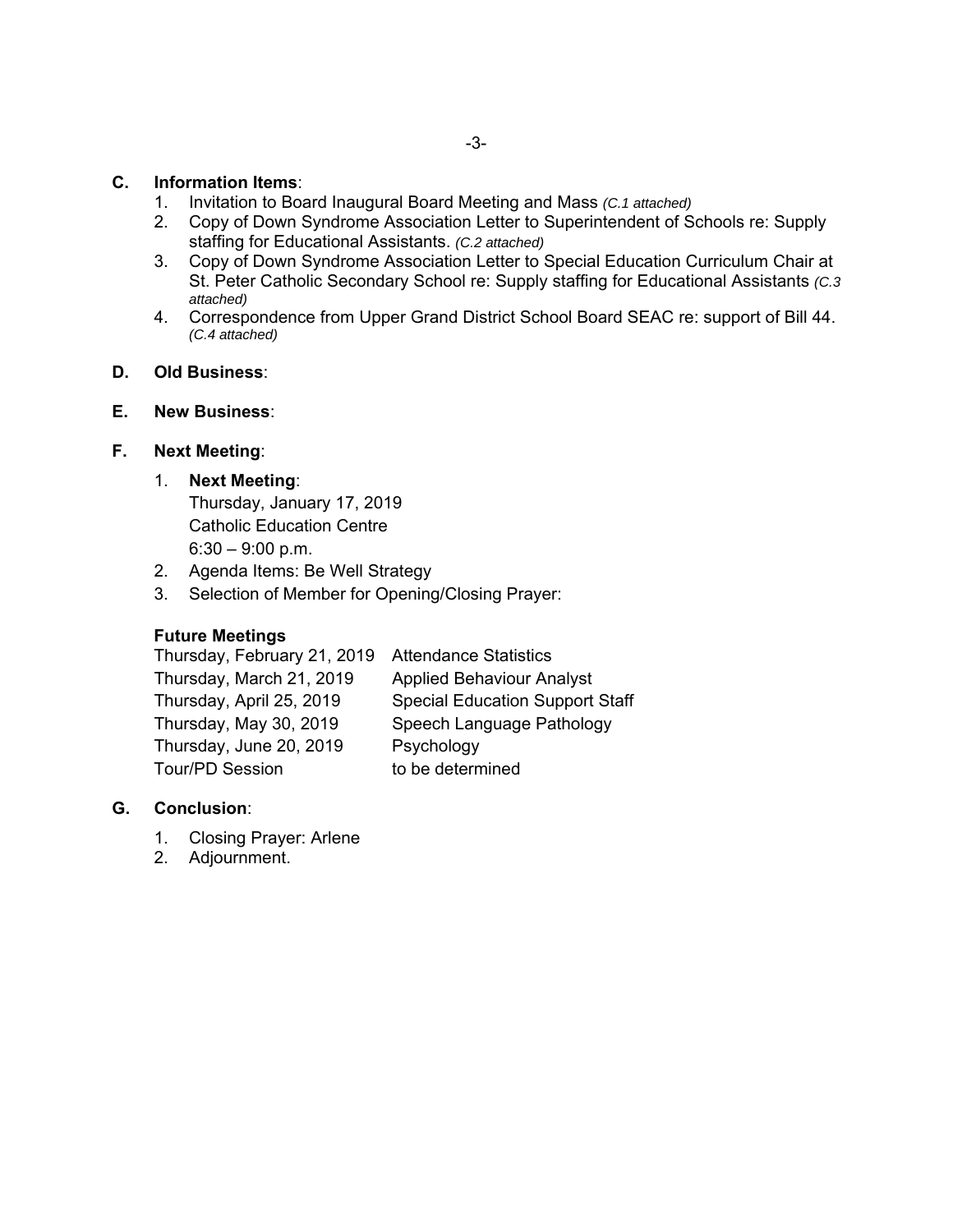

Peterborough Victoria Northumberland and Clarington **Catholic District School Board** 

# An Invitation to the Inaugural Board Meeting, Mass & Reception

## Tuesday, December 4, 2018

 $4:00 p.m.$ 

**Inaugural Board Meeting The Mount Community Centre** "Auditorium" 1545 Monaghan Road, Peterborough

5:30 p.m. **Mass Celebrant: Most Reverend Daniel Miehm BISHOP OF PETERBOROUGH Sisters of St. Joseph Chapel** 

1555 Monaghan Road, Peterborough

 $6:30 p.m.$ 

**Reception** 

REFRESHMENTS WILL BE PROVIDED

**The Mount Community Centre** "Auditorium"

1545 Monaghan Road, Peterborough

Celebrating our partnership in Achieving Excellence in Catholic Education LEARN • LEAD • SERVE

> Please RSVP by Monday, November 26, 2018 to Michelle Kennedy mkennedy@pvnccdsb.on.ca \* 705-748-4861, Ext. 247

> > PARKING MAP INCLUDED

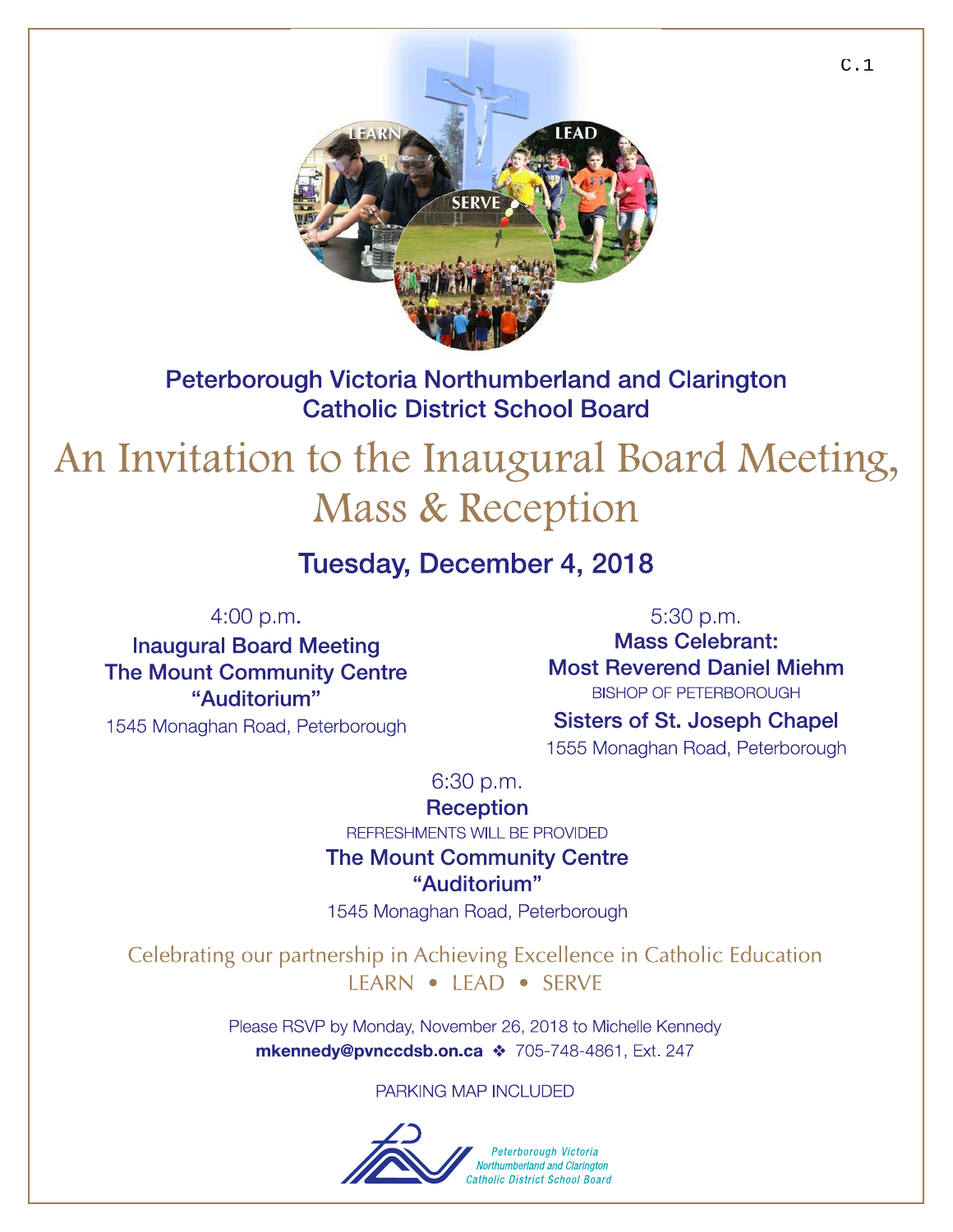



Phone: 705-749-6695

info@downsyndromepeterborough.ca www.downsyndromepeterborough.ca

300 Sunset Blvd. Peterborough, Ontario **COH 513** 

**Years of Making Dreams Come True** 

October 22<sup>nd</sup>, 2018

Anne Marie Duncan **Superintendent of Schools PVNCCDSB** 1355 Lansdowne Street West, Peterborough, Ontario K9J 7M3 aduncan@pvnccdsb.on.ca.

Dear Ms. Duncan,

I am contacting you today as the President of the Down Syndrome Association of Peterborough, representing our membership, regarding supply staffing for Educational Assistants within your school board.

It has come to our attention that when Educational Assistants are absent from work, their positions are often going unfilled, leaving students without proper staffing. We are aware that in the past, in some instances, this has resulted in students not being able to participate in integrated classroom placements, and in all cases, that students are not able to benefit fully from their educational experience. We also have concerns about the safety of some students when programs are under staffed.

It would be appreciated if you could please provide us with any information on these circumstances, as well as what measures will be taken to remedy these shortfalls. We look forward to hearing back from you.

Sincere thanks. Dan Moloney 6 President, Down Syndrome Association of Peterborough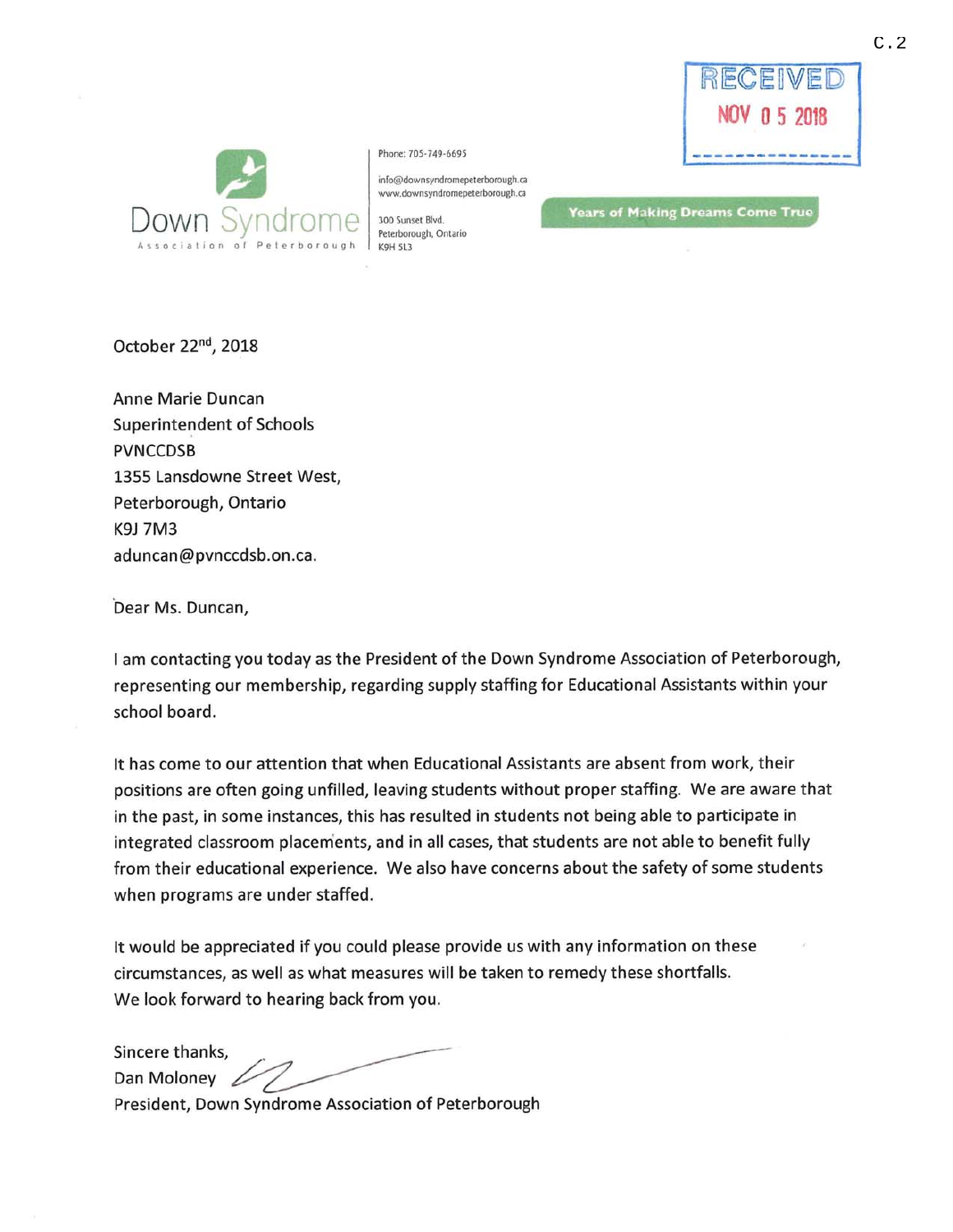

Phone: 705-749-6695

COH SI3

info@downsyndromepeterborough.ca www.downsyndromepeterborough.ca

**Years of Making Dreams Come True** 

October 22<sup>nd</sup>, 2018

Sandra Coyle Special Education Curriculum Chair St. Peter Secondary School 730 Medical Drive, Peterborough, Ontario **K9J 8M4** scoyle@pvnccdsb.on.ca

Dear Ms. Coyle,

I am contacting you today as the President of the Down Syndrome Association of Peterborough, representing our membership, regarding supply staffing for Educational Assistants within your school.

It has come to our attention that when Educational Assistants are absent from work, their positions are often going unfilled, leaving students without proper staffing. We are aware that in the past, in some instances, this has resulted in students not being able to participate in integrated classroom placements, and in all cases, that students are not able to benefit fully from their educational experience. We also have concerns about the safety of some students when programs are under staffed.

It would be appreciated if you could please provide us with any information on these circumstances, as well as what measures will be taken to remedy these shortfalls. We look forward to hearing back from you.

Sincere thanks,

Dan Molonev

President, Down Syndrome Association of Peterborough